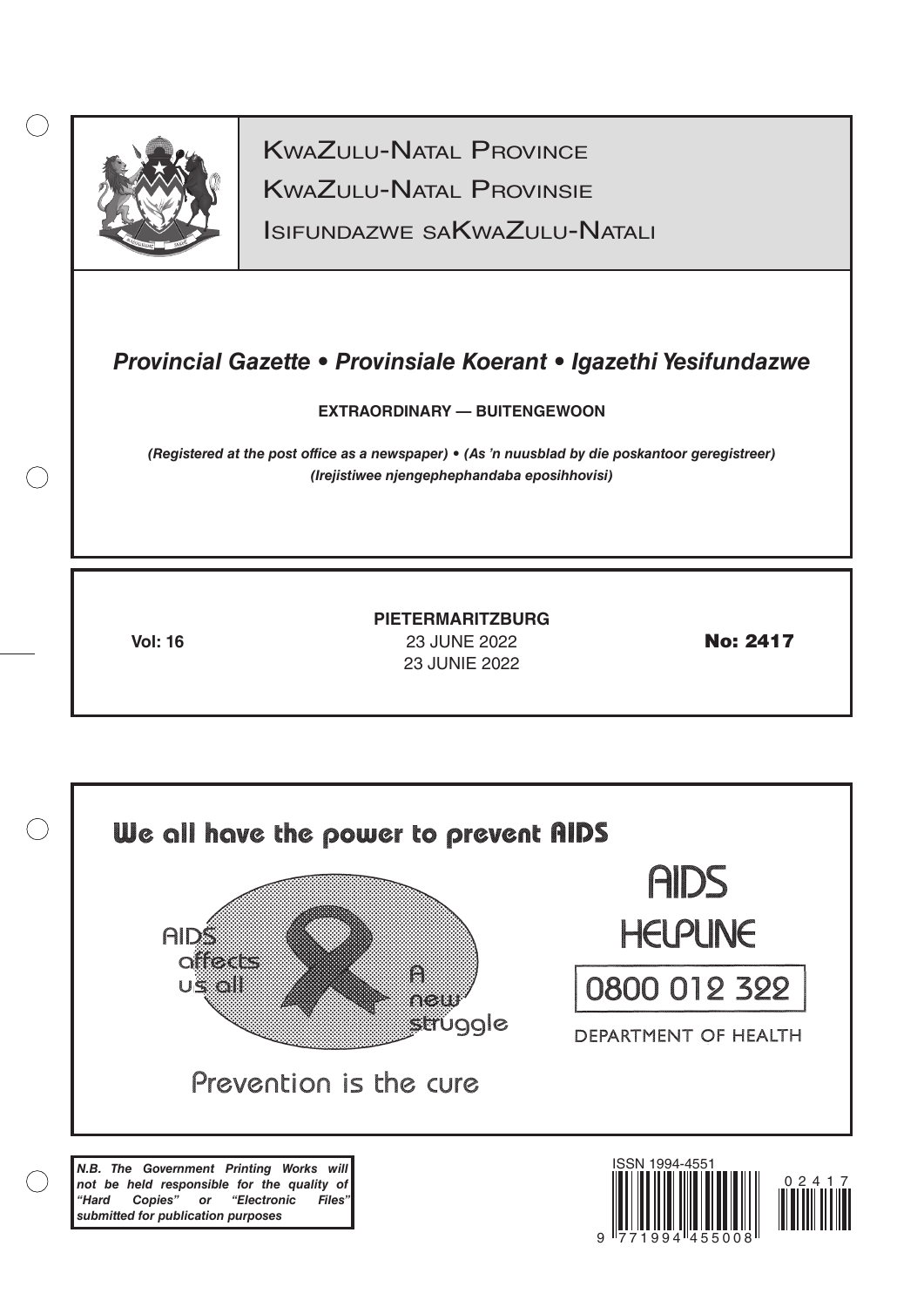# **IMPORTANT NOTICE:**

**The GovernmenT PrinTinG Works Will noT be held resPonsible for any errors ThaT miGhT occur due To The submission of incomPleTe / incorrecT / illeGible coPy.**

**no fuTure queries Will be handled in connecTion WiTh The above.**

#### **Contents**

|     |                                                                                                              | Gazette | Page |
|-----|--------------------------------------------------------------------------------------------------------------|---------|------|
| No. |                                                                                                              | No.     | No.  |
|     | <b>PROVINCIAL NOTICES • PROVINSIALE KENNISGEWINGS</b>                                                        |         |      |
| 257 | Local Government: Municipal Structures Act, 1998 (117/1998): Determination of full-time Councillors - Ilembe |         |      |
|     |                                                                                                              | 2417    |      |
| 258 | Local Government: Municipal Structures Act, 1998 (117/1998): uMshwathi Local Municipality                    | 2417    |      |
| 259 | Local Government Municipal Structures Act, 1998 (Act No. 117 of 1998): Ugu District Municipality             | 2417    |      |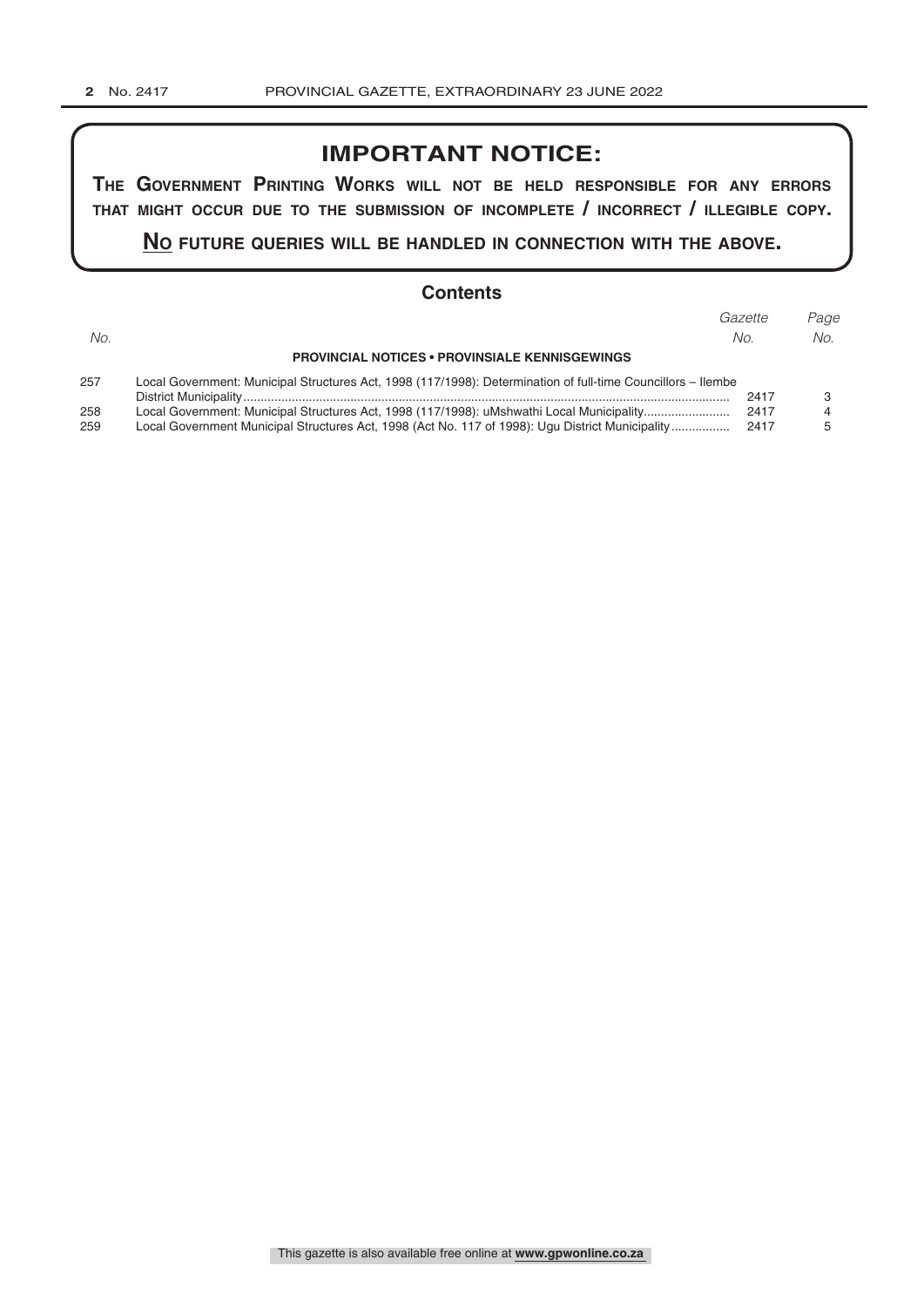#### **Provincial Notices • Provinsiale Kennisgewings**

### **PROVINCIAL NOTICE 257 OF 2022**

### DEPARTMENT OF CO-OPERATIVE GOVERNANCE AND TRADITIONAL AFFAIRS

# NOTICE IN TERMS OF SECTION 16(1)(d)OF THE LOCAL GOVERNMENT: MUNICIPAL STRUCTURES ACT, 1998: DETERMINATION OF FULL-TIME COUNCILLORS - ILEMBE DISTRICT MUNICIPALITY

I, Sipho Hlomuka, Member of the KwaZulu-Natal Executive Council responsible for local government, under powers vested in me by section 16(1)(d) read with section 18(4) of the Local Government: Municipal Structures Act, 1998 (Act No. 117 of 1998), hereby determine that the iLembe District Municipality may, in addition to Speaker, Mayor and Deputy Mayor, designate two Executive Committee members as full-time Councillors.

 $29$   $Maj$ 

Given under my hand at Pietermaritzburg on this. of ……… Two Thousand and Twenty Two.

**MR S. E. HLOMUKA, MPL** Member of the Executive Council of the Province of KwaZulu-Natal responsible for local government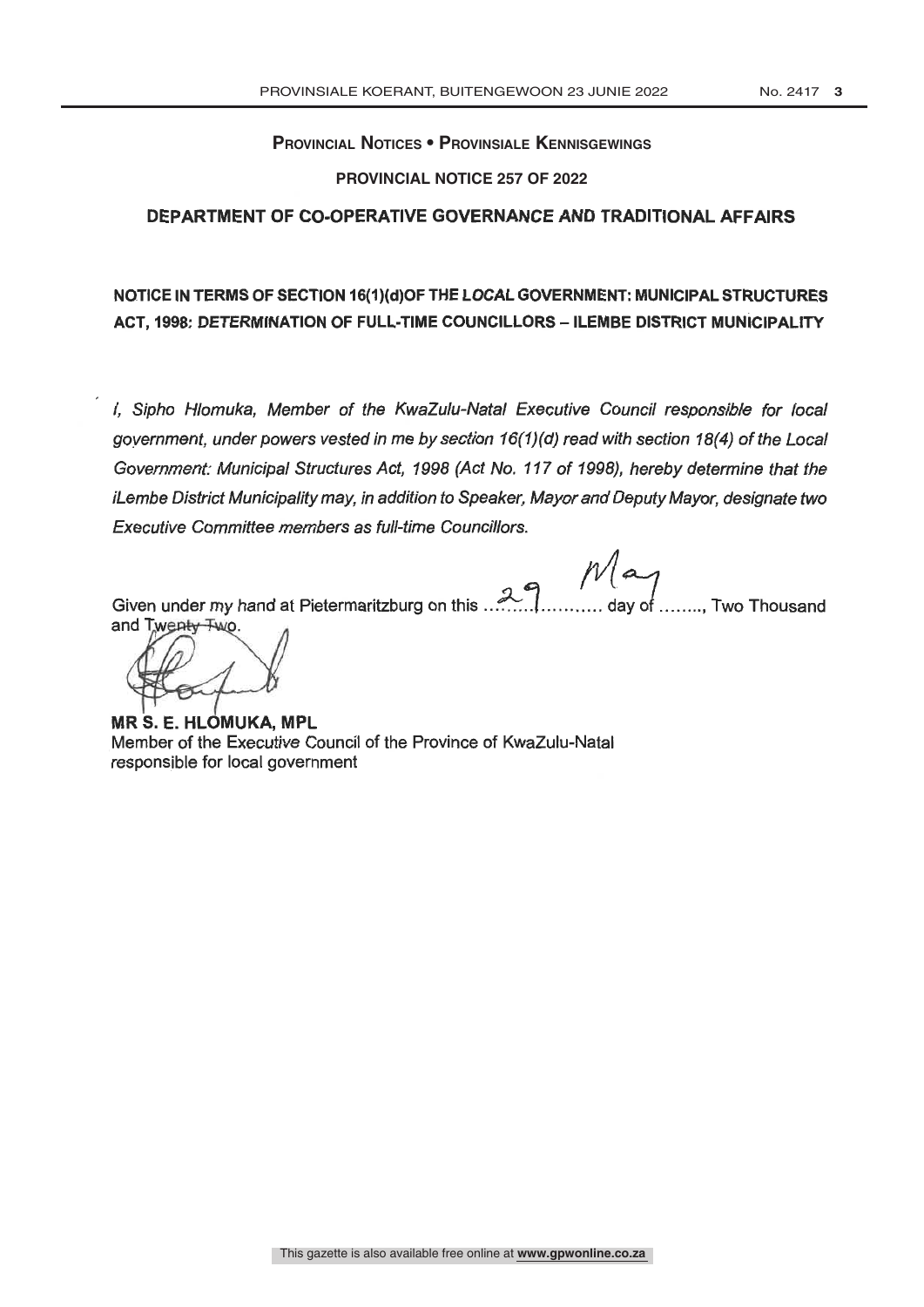#### **PROVINCIAL NOTICE 258 OF 2022**

### **DEPARTMENT OF CO-OPERATIVE GOVERNANCE AND TRADITIONAL AFFAIRS**

# **NOTICE IN TERMS OF SECTION 16(3)(c) OF THE LOCAL GOVERNMENT: MUNICIPAL STRUCTURES ACT, 1998 (ACT NO. 117 OF 1998): UMSHWATHI LOCAL MUNICIPALITY**

**1.** The Member of the KwaZulu-Natal Executive Council responsible for Co-operative Governance and Traditional Affairs, in his capacity as the Member of the Executive Council responsible for local government, under the powers vested in him by section 16(1)(d) of the Local Government Municipal Structures Act, 1998 (Act No. 117 of 1998), to amend notices issued in terms of section 12 of the said Act, and in order to give effect to a decision by the Municipal Council of the uMshwathi Municipality to designate one Executive Committee member, the Chairperson of Municipal Public Accounts Committee and the Whip of Council as full-time Councillors, proposes to publish the following notice:

"*I, Sipho Hlomuka, Member of the KwaZulu-Natal Executive Council responsible for local government, under powers vested in me by section 16(1)(d) read with section 18(4) of the Local Government: Municipal Structures Act, 1998 (Act No. 117 of 1998), hereby determine that the uMshwathi Municipality may, in addition to the Speaker, Mayor and Deputy Mayor, designate one Executive Committee member, the Chairperson of the Municipal Public Accounts Committee and the Whip of Council as full-time Councillors.*"

**2.** The public and interested parties are invited to submit comments in writing on the proposed amendment by no later than seven days after the date of publication hereof, by–

(a) post to the Head of Department, Co-operative Governance and Traditional Affairs, Pietermaritzburg, Private Bag X 9123, 3200;

(b) hand to the 3rd Floor, Room 03 Southern Life Plaza, 271 Church Street, Pietermaritzburg, 3201, **Attention: Mr. S. Mthalane;**

(c) facsimile to 033 – 355 6554; or

(d) e-mail to sandile.mthalane@kzncogta.gov.za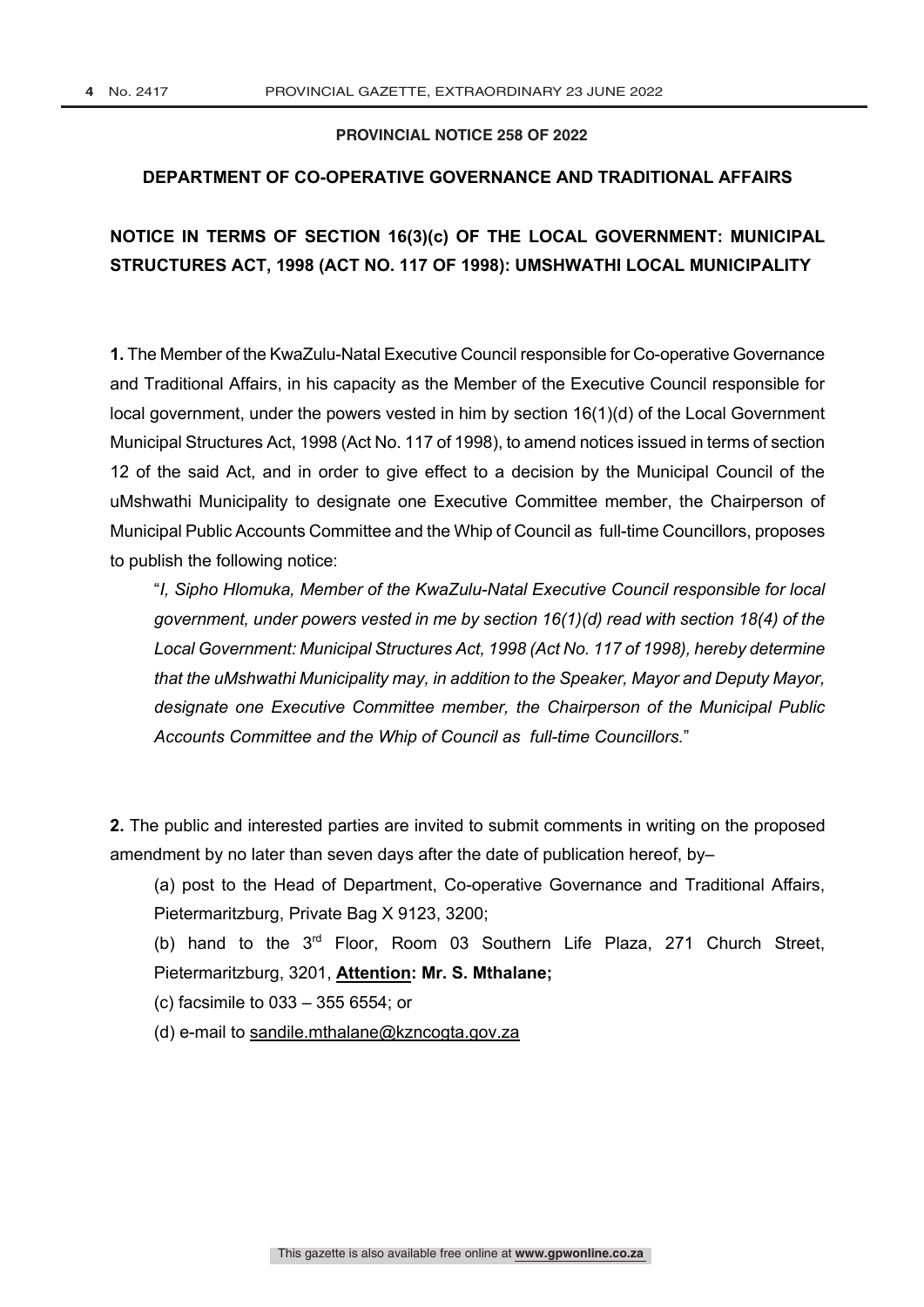### **PROVINCIAL NOTICE 259 OF 2022**

## **DEPARTMENT OF CO-OPERATIVE GOVERNANCE AND TRADITIONAL AFFAIRS**

# **NOTICE IN TERMS OF SECTION 16(3)(c) OF THE LOCAL GOVERNMENT: MUNICIPAL STRUCTURES ACT, 1998 (ACT NO. 117 OF 1998): UGU DISTRICT MUNICIPALITY**

**1.** The Member of the KwaZulu-Natal Executive Council responsible for Co-operative Governance and Traditional Affairs, in his capacity as the Member of the Executive Council responsible for local government, under the powers vested in him by section 16(1)(d) of the Local Government Municipal Structures Act, 1998 (Act No. 117 of 1998), to amend notices issued in terms of section 12 of the said Act, and in order to give effect to a decision by the Municipal Council of the Ugu Municipality to designate five Executive Committee members as full-time Councillors, proposes to publish the following notice:

"*I, Sipho Hlomuka, Member of the KwaZulu-Natal Executive Council responsible for local government, under powers vested in me by section 16(1)(d) read with section 18(4) of the Local Government: Municipal Structures Act, 1998 (Act No. 117 of 1998), hereby determine that the Ugu Municipality may, in addition to the Speaker, Mayor and Deputy Mayor, designate five Executive Committee members as full-time Councillors.*"

**2.** The public and interested parties are invited to submit comments in writing on the proposed amendment by no later than seven days after the date of publication hereof, by–

(a) post to the Head of Department, Co-operative Governance and Traditional Affairs, Pietermaritzburg, Private Bag X 9123, 3200;

(b) hand to the 3rd Floor, Room 03 Southern Life Plaza, 271 Church Street, Pietermaritzburg, 3201, **Attention: Mr. S. Mthalane;**

(c) facsimile to 033 – 355 6554; or

(d) e-mail to sandile.mthalane@kzncogta.gov.za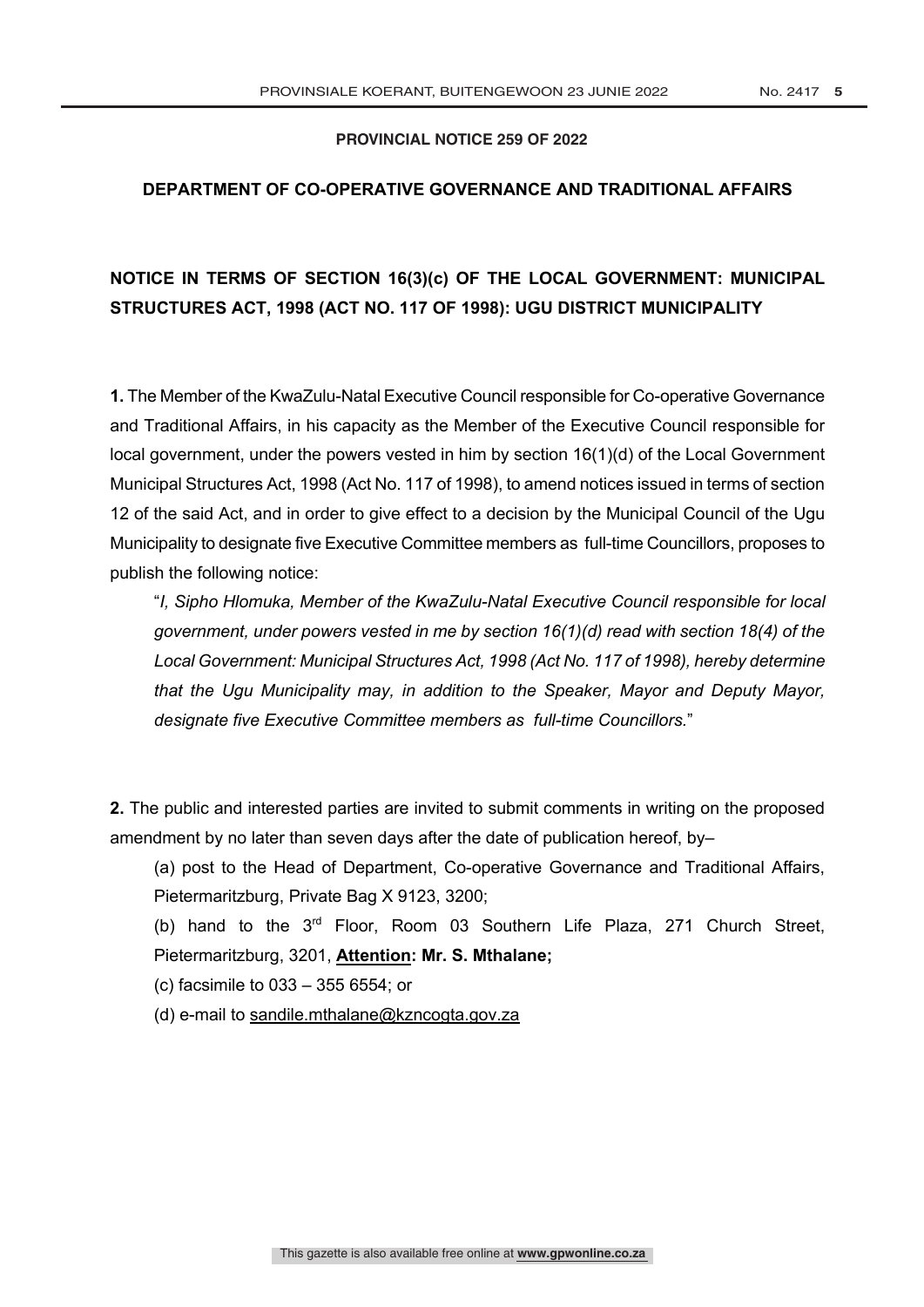This gazette is also available free online at **www.gpwonline.co.za**